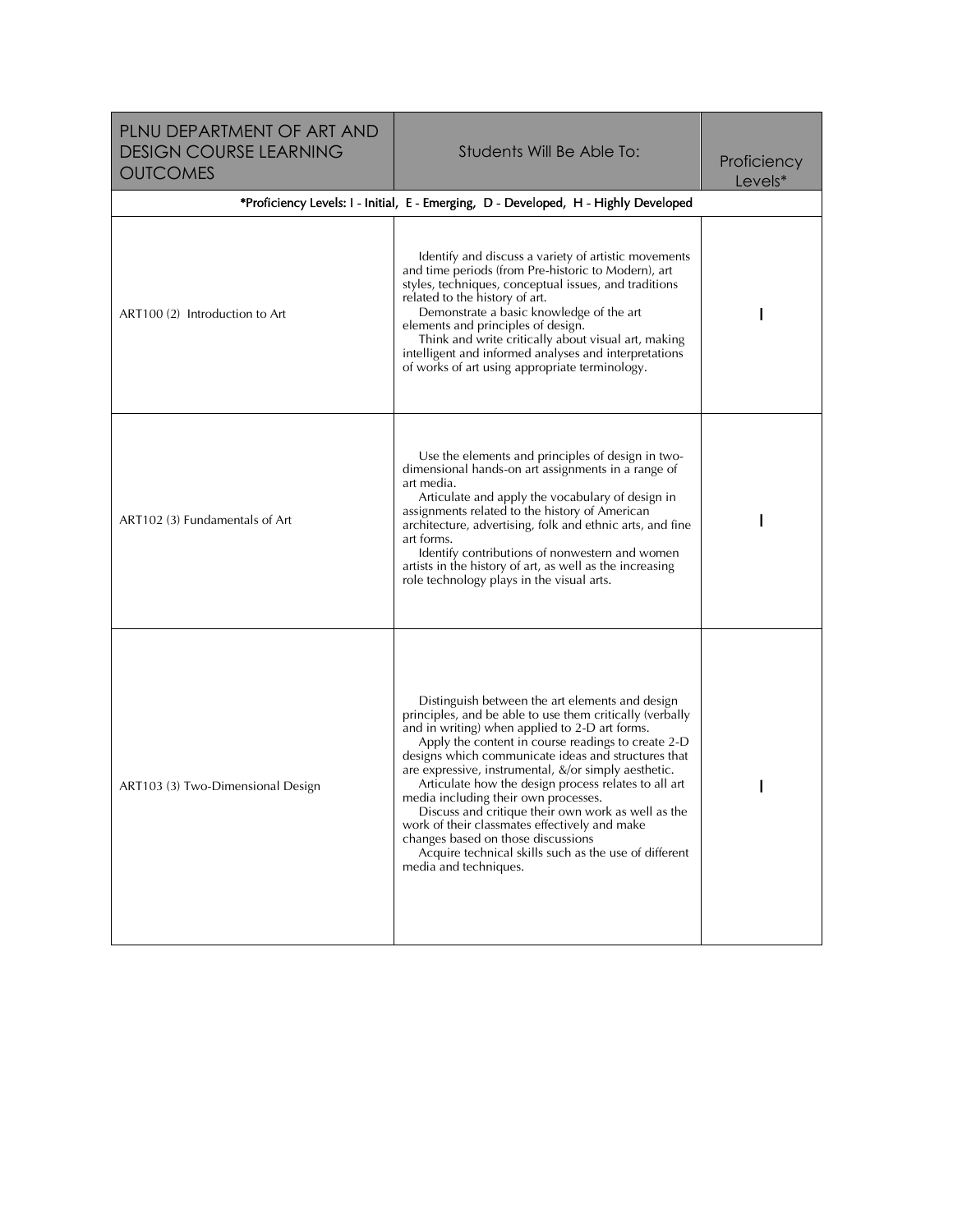| ART104 (3) Three-Dimensional Design | Create five successful 3-D compositional studies in<br>a variety of materials through the implementation of<br>the elements and principals of design.<br>Use the formal language of 3D design through<br>hands-on work, lectures, discussions and critiques.<br>Exhibit technical proficiency in the safe use of<br>appropriate materials, tools and processes in the<br>production of three-dimensional design.<br>Articulate the importance of design in the culture<br>from both historical and contemporary perspectives,<br>and its applications across various disciplines.                                                                                                                                                                                                                                                                                                                                                |  |
|-------------------------------------|----------------------------------------------------------------------------------------------------------------------------------------------------------------------------------------------------------------------------------------------------------------------------------------------------------------------------------------------------------------------------------------------------------------------------------------------------------------------------------------------------------------------------------------------------------------------------------------------------------------------------------------------------------------------------------------------------------------------------------------------------------------------------------------------------------------------------------------------------------------------------------------------------------------------------------|--|
| ART115 (3) Drawing $I^*$            | Demonstrate how to use basic drawing tools,<br>media, and techniques.<br>Demonstrate an<br>understanding of the art elements and the principles<br>of design in their drawings.<br>Make visually engaging<br>drawings in a variety of media (graphite, charcoal,<br>pastel, ink). Draw from observation, "realistic"<br>images to translate three-dimensional perceptions<br>onto two-dimensional surfaces. Make expressive or<br>Make<br>gestural drawings in a variety of media.<br>abstract drawings based on "real" subject matter in a<br>variety of expressive and systematic styles and<br>Find and study works of art to<br>approaches.<br>understand the choices artists make to see<br>connections between their own and others' work.<br>Discuss and evaluate their own work and the work of<br>others according to their personal artistic goals and<br>standards of excellence in the field of Contemporary<br>Art. |  |
| ART200 (3) History of Western Art I | Demonstrate a facility for critical thinking both<br>verbally and in writing assignments<br>Use common art vocabulary to discuss the visual<br>elements.<br>Distinguish, describe, analyze, interpret and<br>evaluate artworks from prehistory to the Early<br>Renaissance.<br>Articulate formal, technical, historical and<br>conceptual attributes of artworks from prehistory to<br>the Early Renaissance<br>Identify and apply visual arts materials, tools,<br>techniques and processes to historical artworks.                                                                                                                                                                                                                                                                                                                                                                                                             |  |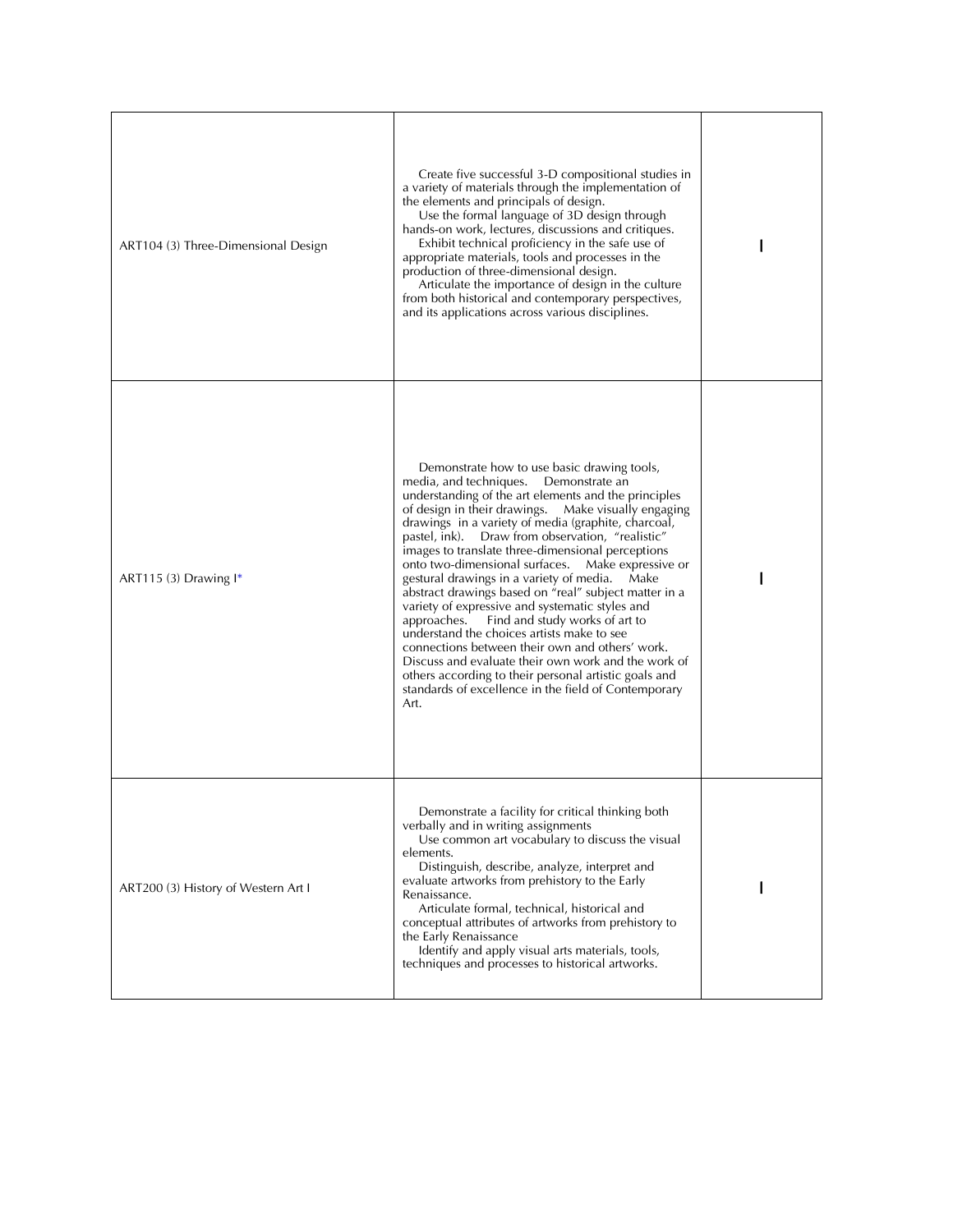| ART201 (3) History of Western Art II | Demonstrate a facility for critical thinking verbally<br>and in writing assignments.<br>Use common art vocabulary to discuss the visual<br>elements.<br>Describe, analyze, interpret and evaluate artworks<br>from the Early Renaissance to the present.<br>Articulate formal, technical, historical and<br>conceptual attributes of artworks from the Early<br>Renaissance to the present.<br>Identify and apply visual arts materials, tools,<br>techniques and processes to historical artworks                                                                                      |   |
|--------------------------------------|-----------------------------------------------------------------------------------------------------------------------------------------------------------------------------------------------------------------------------------------------------------------------------------------------------------------------------------------------------------------------------------------------------------------------------------------------------------------------------------------------------------------------------------------------------------------------------------------|---|
| ART203 (3) Graphic Design I          | Exhibit an understanding of design history and<br>culture, and the distinction between immutable<br>principals and zeitgeist.<br>Apply the fundamental principles and elements of<br>graphic design to create effective visual<br>communication.<br>Employ the professional language and terminology<br>of typography and the graphic design field.<br>Exhibit competency using both the traditional and<br>digital tools of graphic design.                                                                                                                                            |   |
| ART206 (3) Drawing II                | Demonstrate improved skills (beyond their<br>drawings from Drawing I) in the areas of composition,<br>the creation of deep pictorial space, the control of<br>value range and line quality.<br>Make drawings in a<br>variety of contemporary styles and approaches, (late<br>20th/early 21st Centuries) Work independently.<br>Make drawings in a personal style, that are self-<br>expressive and are original.<br>Speak and write clearly<br>about their own work their personal aesthetic and the<br>work of othersreferencing Contemporary Art theories,<br>issues, and approaches. | E |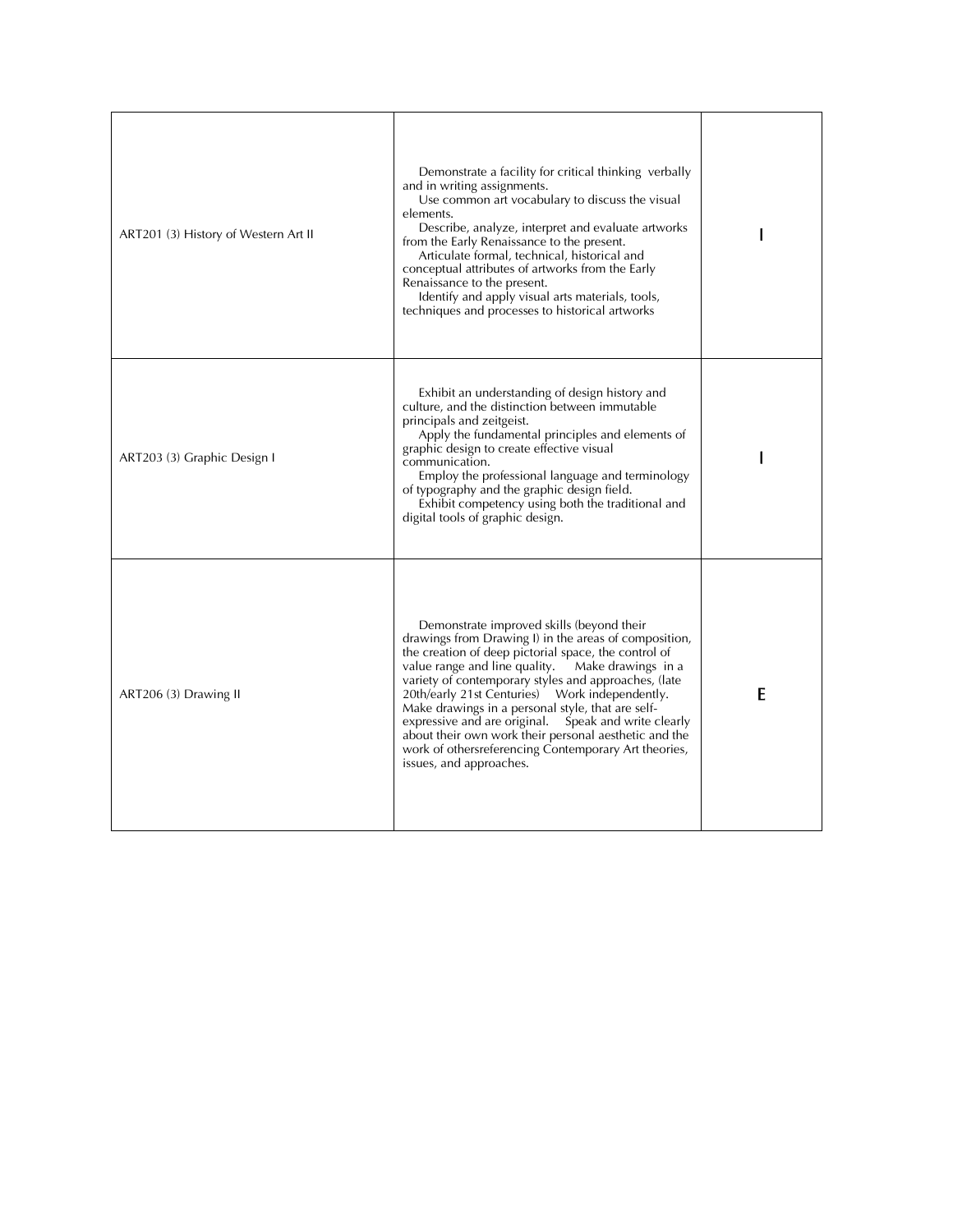| ART210 (3) Painting I                 | Recognize and create effective patterns of dark<br>and light to both accurately describe what they<br>observe in the world.<br>Apply different techniques that effectively use<br>brush stroke, oil paint application, color usage, and<br>compositional emphasis in traditional still, landscape,<br>and figurative subjects.<br>Organize (compose) the various 2-dimensional<br>elements to create a successful image that suggests<br>3-dimensional space and 3-dimensional volumes in<br>space.<br>Demonstrate how scale can be used to create<br>different effects and evoke different responses from a<br>viewer.<br>Translate three-dimensional subjects into two-<br>dimensional images through the manipulation of<br>paint.<br>Employ the visual elements and principles of<br>design to make paintings of contemporary and<br>historical styles.<br>Demonstrate their knowledge of basic techniques<br>of oil paint mixing and application.<br>Demonstrate their knowledge of the basic<br>materials and tools commonly used in oil painting.<br>Express themselves with originality through the<br>medium of paint. |  |
|---------------------------------------|---------------------------------------------------------------------------------------------------------------------------------------------------------------------------------------------------------------------------------------------------------------------------------------------------------------------------------------------------------------------------------------------------------------------------------------------------------------------------------------------------------------------------------------------------------------------------------------------------------------------------------------------------------------------------------------------------------------------------------------------------------------------------------------------------------------------------------------------------------------------------------------------------------------------------------------------------------------------------------------------------------------------------------------------------------------------------------------------------------------------------------|--|
| ART215 (3) Intro to Computer Graphics | Demonstrate effective and efficient use of the three<br>primary graphic design software tools (Adobe In<br>Design, Illustrator and Photoshop).<br>Identify and define key terminology specific to the<br>software, as well as current design production.<br>Produce original, thoughtful and creative graphic<br>design that is built to industry standards using the<br>three primary graphic design tools (Adobe In Design,<br>Illustrator and Photoshop).<br>Explain and discuss design decisions, as well as<br>thoughtfully and respectfully critique the work of<br>fellow students.                                                                                                                                                                                                                                                                                                                                                                                                                                                                                                                                      |  |
| ART221 (3) Photography I              | Demonstrate technical skills such as the manual<br>operation of camera, the ability to determine correct<br>exposure settings, the ability to process exposed black<br>and white film into negatives, and the ability to<br>operate an enlarger and create photographic prints.<br>Identify basic rules of picture composition and<br>evaluate photographs in terms of their technical<br>control and visual content.<br>Articulate their motivations, conceptual intent, and<br>feelings about the work they present in critique as<br>well as offer constructive criticism to their classmate<br>about the work they present at critique.                                                                                                                                                                                                                                                                                                                                                                                                                                                                                     |  |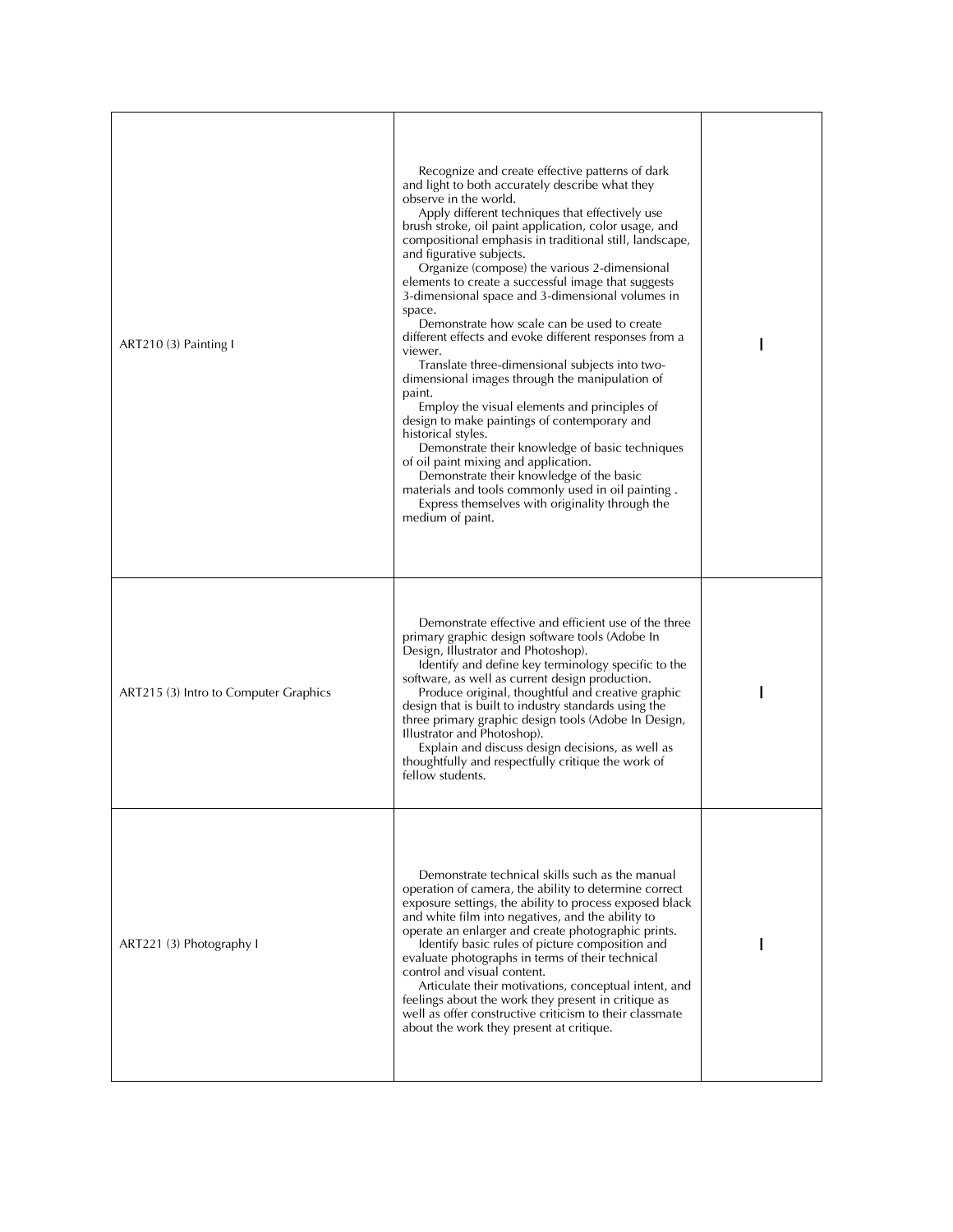| ART222 (3) Sculpture I         | Apply advanced understanding of 3D design<br>techniques and basic knowledge of wood and metal<br>working with the ability to apply these principles to<br>achieve specific results.<br>Acquire knowledge of the<br>history and theory of sculpture, including<br>contemporary trends and major sculptors, processes<br>and materials.  Discuss and critique their own work<br>as well as the work of their classmates effectively and<br>make changes based on those discussions.                                                                                                                                                                                                                                                                            |     |
|--------------------------------|--------------------------------------------------------------------------------------------------------------------------------------------------------------------------------------------------------------------------------------------------------------------------------------------------------------------------------------------------------------------------------------------------------------------------------------------------------------------------------------------------------------------------------------------------------------------------------------------------------------------------------------------------------------------------------------------------------------------------------------------------------------|-----|
| ART223 (3) Printmaking I       | Plan and determine compositional variables and<br>subject matter in a printmaking using value, color,<br>and texture.<br>Create the illusion of space in a print through the<br>use of perspective &/or overlapping.<br>Analyze and verbally articulate printmaking<br>objectives and processes in formal critiques.<br>Create prints using the media and techniques of<br>woodcuts, drypoint, and monoprints.                                                                                                                                                                                                                                                                                                                                               |     |
| ART226 (3) Digital Photography | Identify the difference between digital and<br>traditional film technology.<br>Acquire technical skills such as the manual<br>operation of camera, the ability to determine correct<br>exposure settings, the ability to process RAW images<br>using Adobe Bridge and Adobe Photoshop and create<br>color prints.<br>Identify basic rules of picture composition and<br>evaluate photographs in terms of their technical<br>control and visual content.<br>Articulate their motivations, conceptual intent, and<br>feelings about the work they present in critique as<br>well as offer constructive criticism to their classmate<br>about the work they present at critique.<br>Discuss the ethical implications of creating digital<br>photographic images |     |
| ART230 (3) Illustration I      | Demonstrate developed skills in drawing, painting,<br>perspective, and color theory.<br>Use drawing skills to define social, political and<br>cultural ideas in a range of 2-D media and imagery.<br>Articulate illustration's impact on publishing,<br>animation, retail designs, and impact on broader<br>contemporary culture.                                                                                                                                                                                                                                                                                                                                                                                                                            | E/D |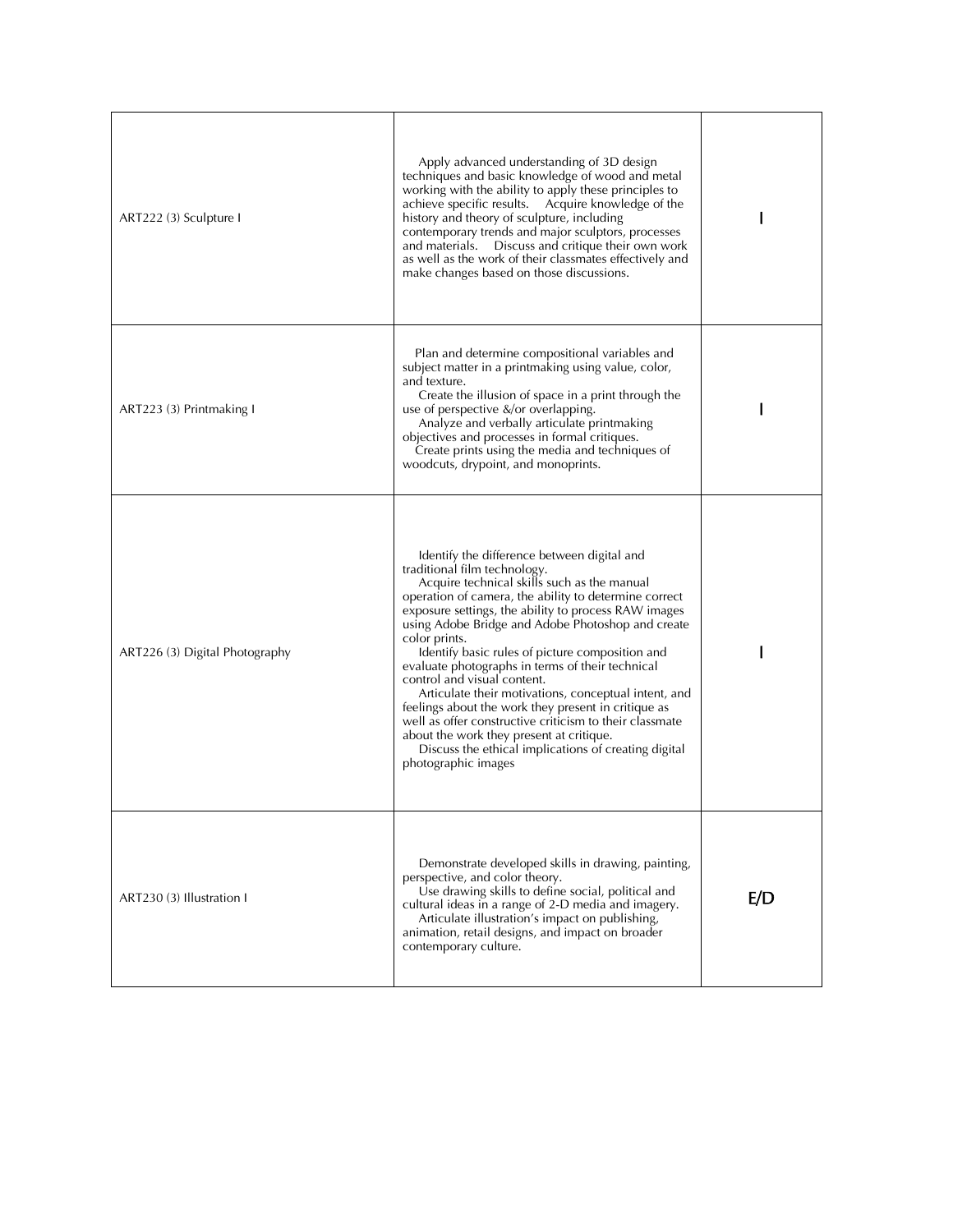| ART303 (3) Graphic Design II        | Create graphic designs using typographic anatomy,<br>vocabulary, and historical type categories.<br>Memorize various typefaces and discern<br>appropriate relationship to content.<br>Design and work with grids and proportional<br>systems.<br>Describe hierarchy and how it relates to written<br>content.<br>Demonstrate the expressive and narrative<br>possibilities of typography, as type relates to image<br>and type can become image.<br>Work within a design process to plan, analyze,<br>create, and evaluate visual solutions.<br>Create single-page and multi-page typographic<br>layouts using computer technologies.<br>Use graphic design-based communication skills in<br>class discussions and critiques. | E   |
|-------------------------------------|-------------------------------------------------------------------------------------------------------------------------------------------------------------------------------------------------------------------------------------------------------------------------------------------------------------------------------------------------------------------------------------------------------------------------------------------------------------------------------------------------------------------------------------------------------------------------------------------------------------------------------------------------------------------------------------------------------------------------------|-----|
| ART304 (3) Modern Art History       | Identify and understand artistic styles, techniques,<br>conceptual and theoretical issues, and traditions<br>related to visual art in the 19th and 20th Centuries.<br>Articulate the chronology, continuity, and knowledge<br>of historical events and artistic trends during this<br>Identify and discuss significant political,<br>period.<br>social, historical, and cultural issues and events from<br>this period and their affects on art of the period (i.e.<br>industrialization, urbanization, World Wars,<br>Modernism, gender, and race.) Make intelligent<br>and informed critiques and interpretations of works of<br>modern art verbally and in writing, using analytic and<br>critical terminology.            | E/D |
| ART305 (3) Contemporary Art History | Identify and understand artistic styles, techniques,<br>conceptual issues, and traditions related to visual art<br>in the mid-20th to the 21st Century.<br>Articulate the chronology, continuity, and<br>knowledge of historical events and artistic trends<br>during this period.<br>Identify and discuss significant political, social,<br>historical, and cultural issues and events from this<br>period (i.e technology, urbanism, gender, alienation,<br>the middle class, Post-Modernism) and their affects<br>on contemporary art.<br>Make intelligent and informed critiques and<br>interpretations of works of contemporary art verbally<br>and in writing, using analytic terminology.                              | E/D |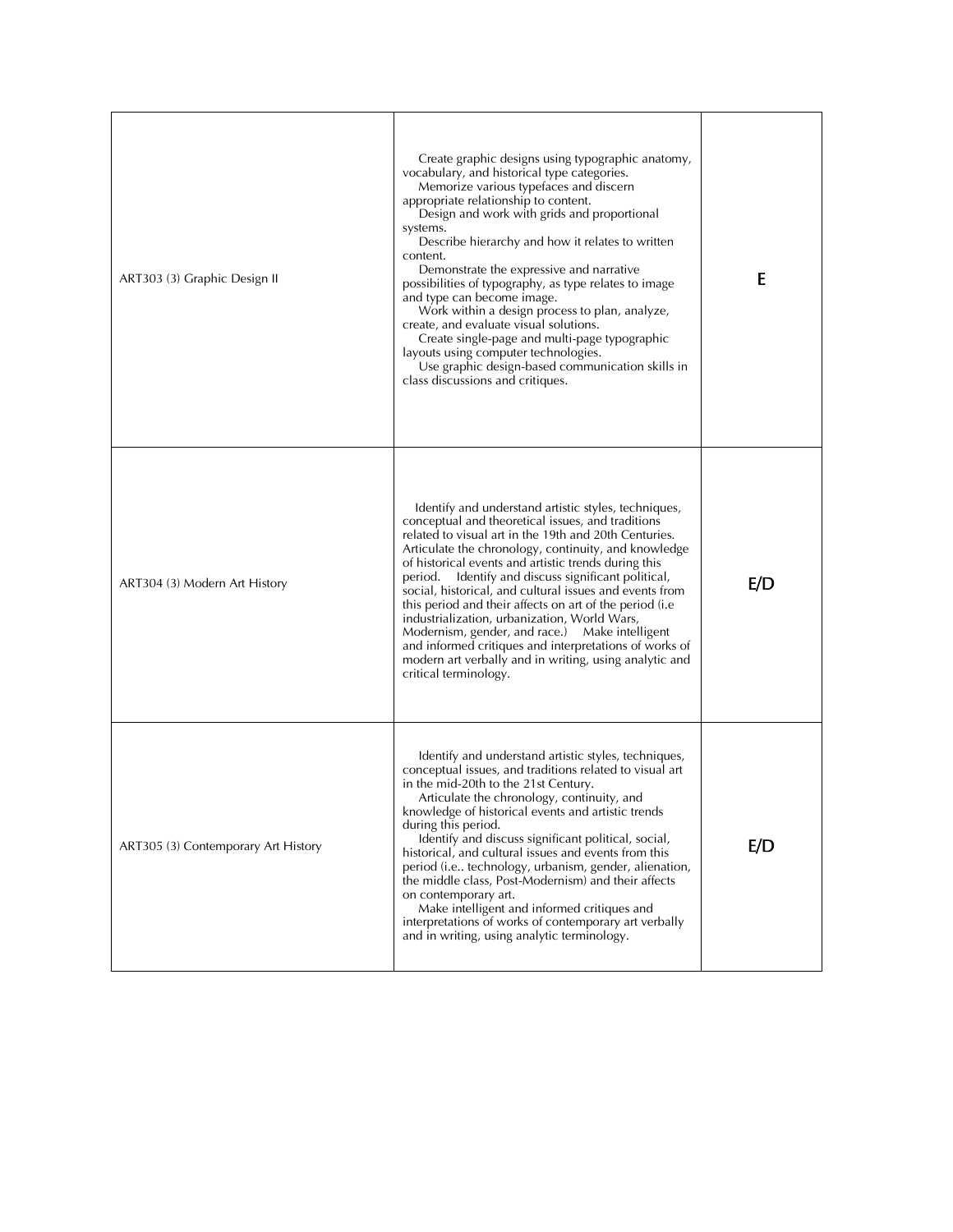| ART310 (3) Painting II                    | Translate three-dimensional subjects into two-<br>dimensional images through the manipulation of<br>paint, while building on skills and techniques learned<br>in Painting I.<br>Employ the visual elements and principles of<br>design in paintings.<br>Demonstrate their emerging knowledge of basic<br>techniques of oil paint mixing and application.<br>Demonstrate their advancing knowledge of the<br>basic materials and tools commonly used in oil<br>painting.<br>Make paintings in a variety of historical styles:<br>Impressionism, Post-Impressionism, Expressionism,<br>Abstraction as they further develop their skills.<br>Make paintings using the styles, approaches, and<br>strategies of such historical movements as Pop Art,<br>Geometric Abstraction/Minimalism, process art and<br>postmodernist appropriation.<br>Demonstrate advancing knowledge of the basic<br>theory and practices of contemporary fine art<br>painting.<br>Make paintings of their own volition that are.<br>original and uniquely their own expressions.<br>Speak and write articulately about their work in<br>relationship to contemporary painting. | Е |
|-------------------------------------------|------------------------------------------------------------------------------------------------------------------------------------------------------------------------------------------------------------------------------------------------------------------------------------------------------------------------------------------------------------------------------------------------------------------------------------------------------------------------------------------------------------------------------------------------------------------------------------------------------------------------------------------------------------------------------------------------------------------------------------------------------------------------------------------------------------------------------------------------------------------------------------------------------------------------------------------------------------------------------------------------------------------------------------------------------------------------------------------------------------------------------------------------------|---|
| ART315 (3) Web Design I                   | Understand current Internet trends, websites, and<br>interactive applications.<br>Use vocabulary and terminology associated with<br>these website applications.<br>Utilize website structures: CMS and FTP clients.<br>Write in basic HTML and CSS web languages.<br>Demonstrate a working knowledge of computer<br>programs (Adobe Photoshop and Dreamweaver).<br>Design, program, and launch a basic website.                                                                                                                                                                                                                                                                                                                                                                                                                                                                                                                                                                                                                                                                                                                                      |   |
| ART319 (3) Visual Arts in the Classroom I | Articulate the value of the visual arts in the K-12<br>schools.<br>Write VAPA Standards-based art lessons<br>that include art objectives, lead-in activities,<br>evaluation methods, art resources, and integrative<br>applications to other subject areas.<br>Write<br>curricula and create school art projects inspired by a<br>variety of historic western and non-western art forms<br>and traditions.<br>Create art projects in a variety of media using art<br>techniques for children in preschool, elementary, and<br>early middle school classroom settings.<br>Identify a<br>range of available arts-related community resources<br>Teach sequential art<br>for the elementary classroom.<br>lessons to elementary school children from their Art<br>319 integrative art curricula.                                                                                                                                                                                                                                                                                                                                                        | E |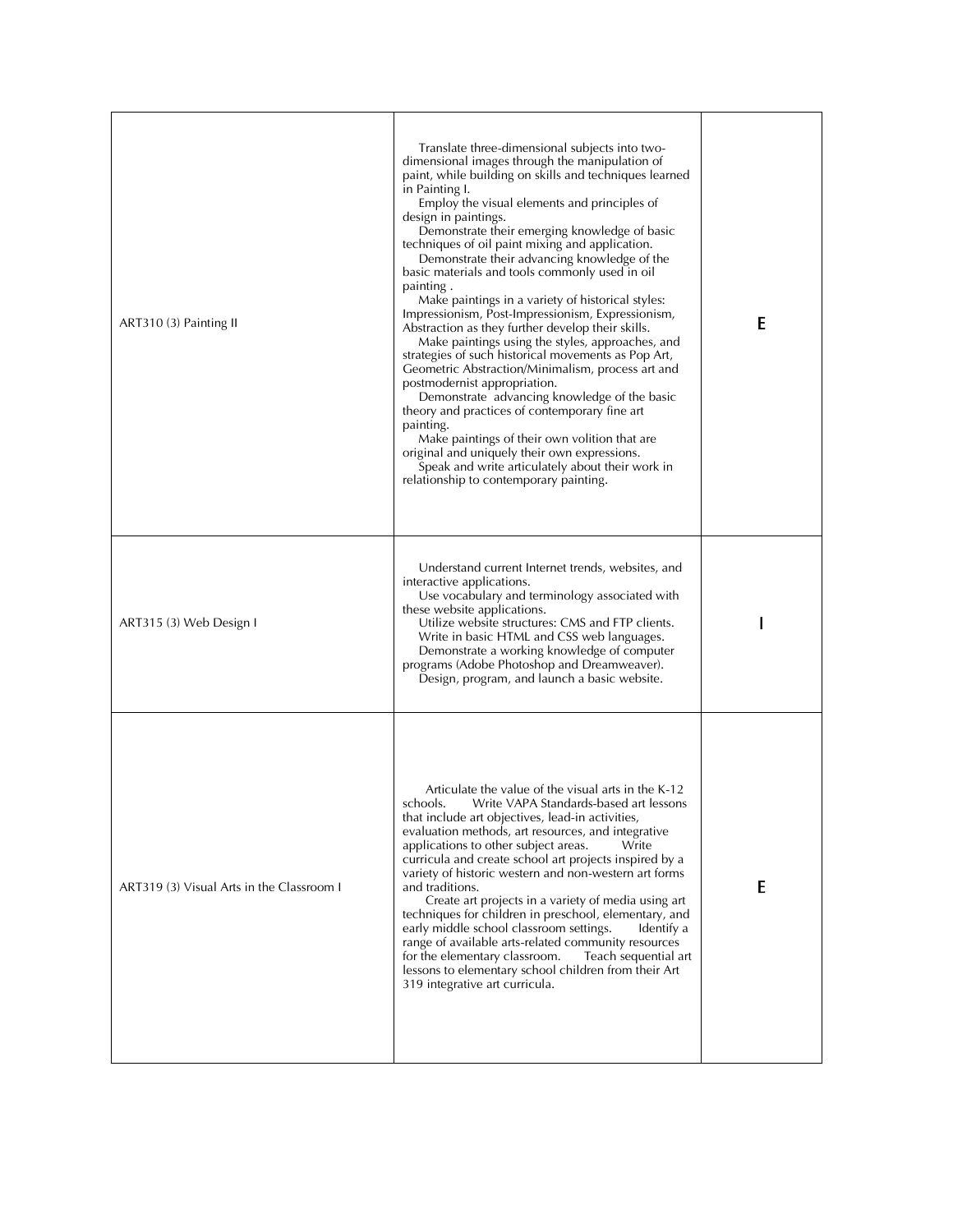| ART321 (3) Photography $II^*$ | Operate a manual exposure camera and select<br>settings which produce specific results for a given<br>situation.<br>Use medium format cameras and film types.<br>Employ a variety of photo printing techniques such<br>as contrast control and split filter printing.<br>Identify and incorporate advanced picture<br>composition.<br>Identify major photographic approaches,<br>compositions, and styles.<br>Analyze their photographs and those of their<br>classmates in critique sessions.                                                                                                                                                                                                                                                | E    |
|-------------------------------|-----------------------------------------------------------------------------------------------------------------------------------------------------------------------------------------------------------------------------------------------------------------------------------------------------------------------------------------------------------------------------------------------------------------------------------------------------------------------------------------------------------------------------------------------------------------------------------------------------------------------------------------------------------------------------------------------------------------------------------------------|------|
| ART322 (3) Sculpture II       | Create successful three-dimensional contemporary<br>art through concept development and execution of 3<br>original works.<br>Use the language of contemporary art. This is<br>exhibited through class discussions, writing<br>assignments and critiques.<br>Exhibit basic technical proficiency in the use of<br>appropriate tools and techniques relevant to<br>contemporary sculpture. These will include but are<br>not limited to woodworking, mold-making, and<br>welding.<br>Articulate a contemporary cultural context for their<br>work and that of others. This is exhibited through<br>research of contemporary artists, writing of artist<br>statements and critical reviews of professional<br>exhibitions and the work of peers. | E    |
| ART323 (3) Printmaking II     | Use intermediate and advanced printmaking skills<br>to create original two-dimensional images influenced<br>by Western and Non-Western historical and<br>contemporary printing processes.<br>Create prints using the media and techniques of<br>woodcuts, dry point, relief, intaglio, and/or<br>monoprints.<br>Create unique print assignments and use<br>techniques of their choice.<br>Analyze verbally and in writing printmaking<br>techniques and project goals, using vocabulary<br>unique to printmaking processes.                                                                                                                                                                                                                   | D/HD |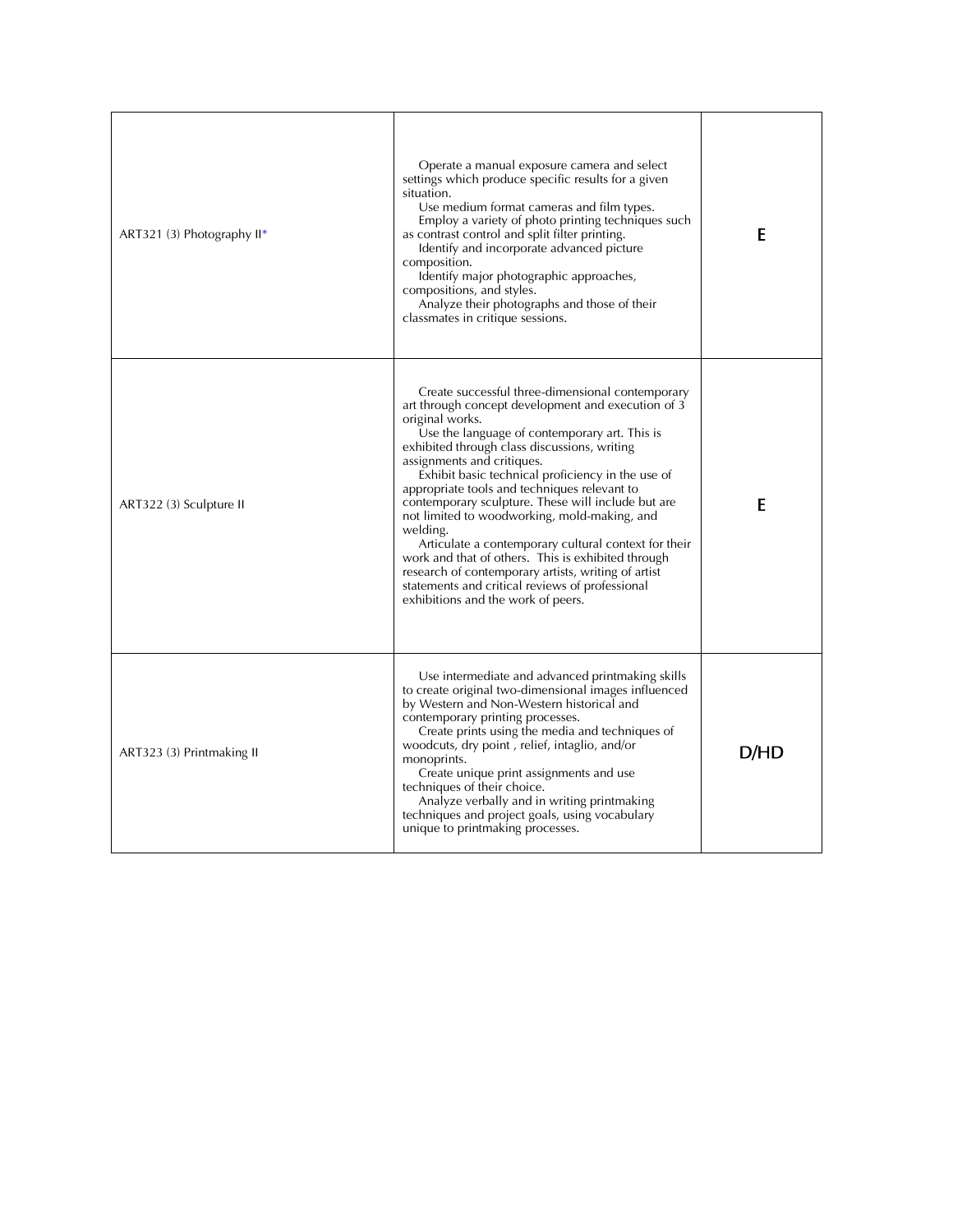| ART325 (3) Topics in Non-Western Art  | Recognize art forms and styles coming from<br>diverse non-western societies and identify their<br>Discuss how non-western<br>country of origin.<br>artworks are related to their religious, mythological,<br>&/or social/historical contexts.<br>Analyze how the art<br>elements and design principles are evident in<br>nonwestern art forms.<br>Discuss non-western art<br>techniques, styles, media, and meanings.<br>Analyze<br>the influence of non-western art forms on 20th<br>Create an actual work of art relating<br>Century art.<br>in materials as well as subject matter to one of the<br>styles of non-western art covered in the course.<br>Discuss and analyze actual works of non-western art,<br>as viewed first-hand on field trips to local museums<br>and galleries. Research information at a library and<br>online on a chosen topic concerning non-western art. | Ε    |
|---------------------------------------|-----------------------------------------------------------------------------------------------------------------------------------------------------------------------------------------------------------------------------------------------------------------------------------------------------------------------------------------------------------------------------------------------------------------------------------------------------------------------------------------------------------------------------------------------------------------------------------------------------------------------------------------------------------------------------------------------------------------------------------------------------------------------------------------------------------------------------------------------------------------------------------------|------|
| ART326 (3) Contemporary Photo Imagery | Demonstrate the technical and aesthetic<br>differences between traditional and digital<br>photography, and experiment with alternative<br>processes.<br>Create a cohesive body of work in the form of a<br>working portfolio, sample exhibition, or photography<br>book.<br>Articulate insights and issues related to<br>contemporary photography viewed from a historical<br>perspective.                                                                                                                                                                                                                                                                                                                                                                                                                                                                                              | D    |
| ART330 (3) Illustration II            | Demonstrate advanced skills in drawing, painting,<br>perspective, and color theory.<br>Articulate illustration's contribution to past and<br>present culture and images.<br>Create two-dimensional imagery using traditional,<br>contemporary, &/or digital media for licensing,<br>publishing, print, motion, or narrative environments.                                                                                                                                                                                                                                                                                                                                                                                                                                                                                                                                               | D/HD |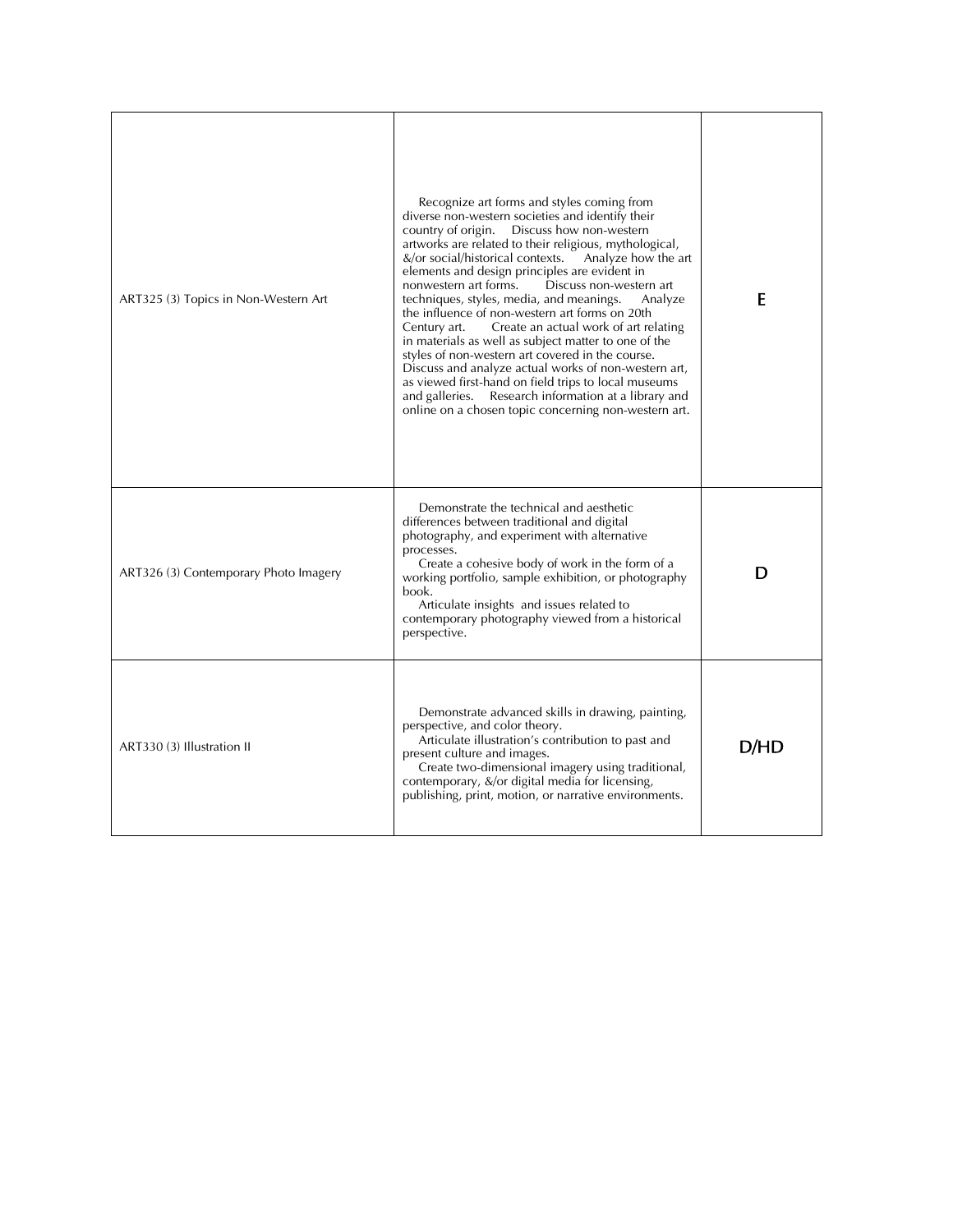| ART333 (3) Graphic Design III                                                | Demonstrate problem-solving skills when creating<br>complex graphic designs.<br>Use traditional hand-rendering skills and computer<br>software to develop advanced graphic design<br>production techniques.<br>Use design principles to analyze and critique<br>verbally and in writing their own graphic design<br>assignments and those of their classmates.<br>Demonstrate skills in concept, ideation, research,<br>execution, presentation, and assessment.<br>Articulate communication theories, ethics, and<br>environmental concerns.<br>Demonstrate highly developed abilities to create<br>professional-level designs.                     | D/HD |
|------------------------------------------------------------------------------|------------------------------------------------------------------------------------------------------------------------------------------------------------------------------------------------------------------------------------------------------------------------------------------------------------------------------------------------------------------------------------------------------------------------------------------------------------------------------------------------------------------------------------------------------------------------------------------------------------------------------------------------------|------|
| ART335 (3) Design History/Industrial Revolution<br>Contemporary Design<br>to | Articulate the relationships among the design<br>disciplines including architecture, industrial, and<br>graphic design since the Industrial Revolution.<br>Explain the relationships between design theories and<br>their practical applications to utilitarian art forms.<br>Recognize the influence of Western and Non-<br>Western art histories on mass-produced art forms.<br>Discuss how mass-produced art forms have changed<br>over the 20th and into the 21st Centuries.<br>Describe<br>how the visual and functional design forms and<br>strategies of specific time periods express larger<br>intellectual and cultural values and issues. | E/D  |
| ART345 (3) Life Drawing                                                      | Draw the human figure in two-dimensional images<br>that represent, or look like three-dimensional reality<br>using traditional and non-traditional media.<br>Demonstrate how observation-based drawings<br>using a variety of purposes, approaches, and<br>materials can transpose the human figure from the<br>third- dimension into unique two-dimensional<br>compositions.<br>Create human figure-based drawings in<br>expressionistic and abstract styles.<br>Critique their own and classmates drawings based<br>on general concepts of design, composition, and<br>problem solving.                                                            | D    |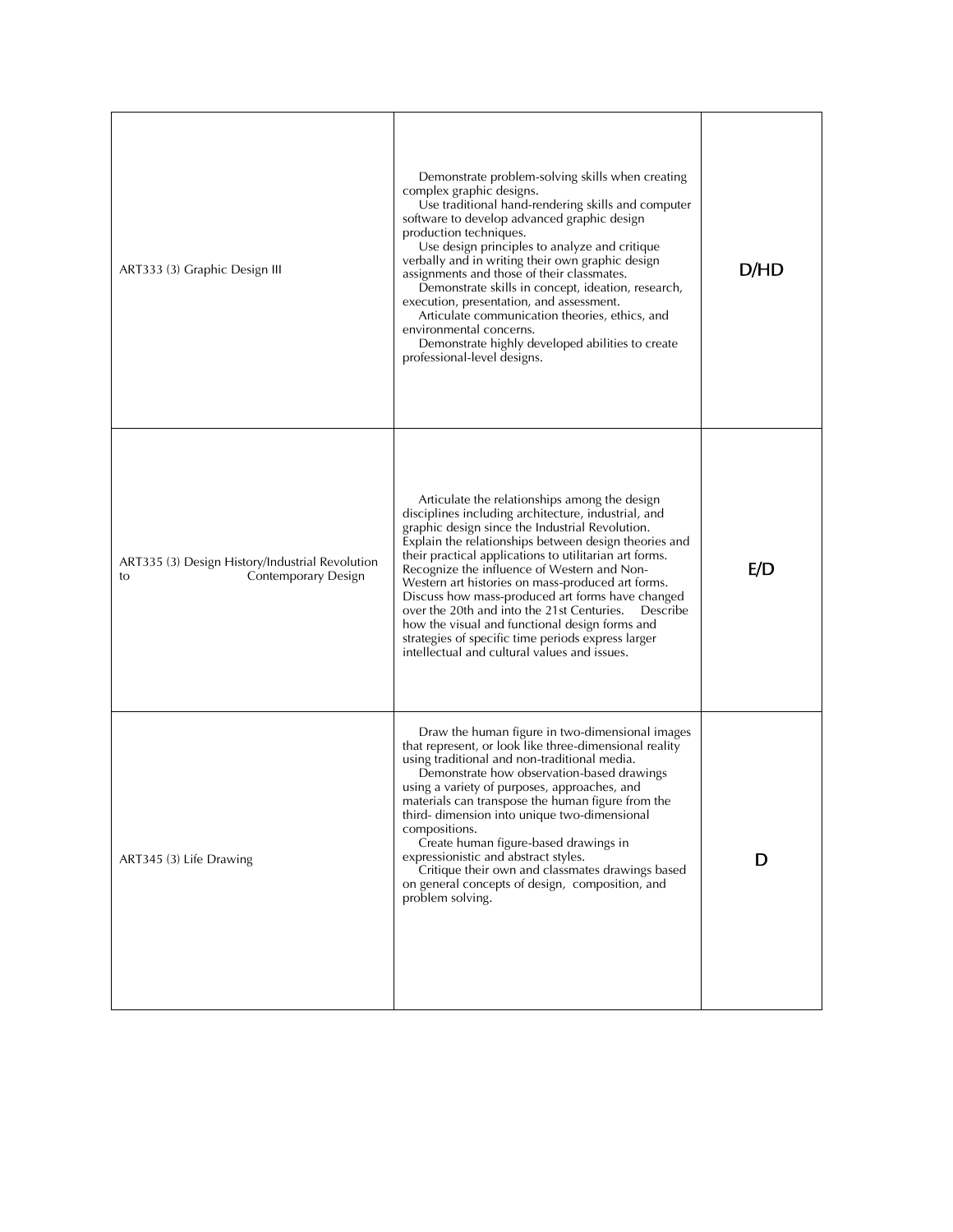| ART390 (3) Advanced Studio Practice    | Produce a cohesive body of original, sophisticated,<br>quality work.<br>Recognize the studio practices and strategies used<br>by successful professional contemporary artists.<br>Form and articulate a theoretical foundation and<br>direction for their work.<br>Identify essential features of the contemporary art<br>world: movements, artists, media, trends, issues,<br>gallery and museum structures.<br>Discuss issues relevant to Christian artists in a<br>contemporary cultural context.                                | D  |
|----------------------------------------|-------------------------------------------------------------------------------------------------------------------------------------------------------------------------------------------------------------------------------------------------------------------------------------------------------------------------------------------------------------------------------------------------------------------------------------------------------------------------------------------------------------------------------------|----|
| ART420 (3) Contemporary Studio Seminar | Interpret, compare and critique a variety of forms<br>of contemporary art.<br>Develop and articulate a personal philosophy<br>toward contemporary art and art-making.<br>Identify and discuss a variety of major<br>contemporary artists, theories and trends.<br>Exhibit an understanding of how contemporary art<br>communicates and functions in society.                                                                                                                                                                        | HD |
| ART440 (1-3) Independent Studies       | Design a semester-long project with art faculty<br>supervision based on a topic of the student's choice<br>(i.e. creating artwork or a researching an art topic).<br>Demonstrate his/her ability to work independently<br>on the selected project(s) through a portfolio of work<br>in graphic design, visual art, or art education.<br>Analyze and critique verbally and in writing the<br>learning outcomes of his/her semester project(s) as to<br>content, context, themes, techniques, skill<br>development, originality, etc. | НD |
| ART450 (3) Web Design II               | Recognize and identify current needs and trends in<br>interactive web design.<br>Demonstrate how to<br>manage FTP files and work with Web Hosts.<br>Develop a personal portfolio site using CMS.<br>Develop a working client website using CMS.<br>Design complete web layouts for potential clients.                                                                                                                                                                                                                               | HD |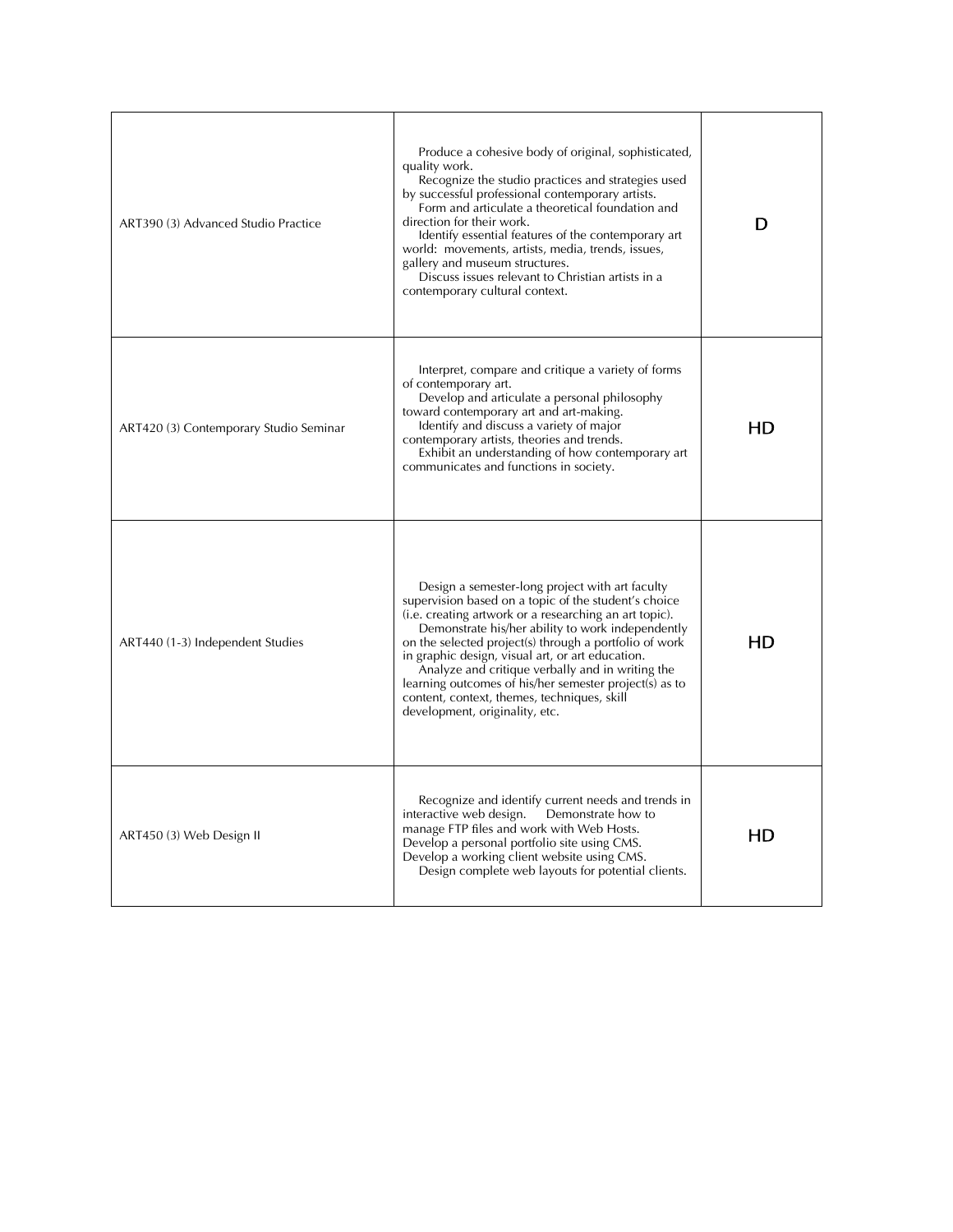| ART455 (3) Visual Arts in the Classroom II      | Demonstrate teaching strategies used by art<br>teachers, including the use of audiovisuals and<br>computer technologies.<br>Write sequential curriculum plans which utilize<br>major areas of art education -- including art media,<br>techniques, art heritage, art criticism, and aesthetics.<br>Articulate issues concerning gender and ethnic<br>diversity as related to art curricula in secondary<br>school classrooms.<br>Write a personal philosophy of teaching art in the<br>public schools that includes the VAPA Art Standards.                                                                       | HD |
|-------------------------------------------------|-------------------------------------------------------------------------------------------------------------------------------------------------------------------------------------------------------------------------------------------------------------------------------------------------------------------------------------------------------------------------------------------------------------------------------------------------------------------------------------------------------------------------------------------------------------------------------------------------------------------|----|
| ART466 (3) Senior Exhibition Preparation        | Make and exhibit their best art.<br>Create and excellent gallery design.<br>Display their artwork properly.<br>Light their artwork properly.<br>Design and send out an excellent announcement.<br>Write an excellent artist's statement which<br>addresses personal and art historical influences.<br>Host a successful reception.<br>Pass a successful professional panel review.<br>Photo-document their artwork at a pre-professional<br>level.                                                                                                                                                                | HD |
| ART467 (1) Senior Exhibition                    | Complete a Thesis Exhibition or an Art History<br>Thesis, and defend their Thesis Exhibition or Art<br>History Thesis orally before a panel of both<br>Department of Art and Design faculty and<br>Assess and critique the<br>professional judges.<br>relationship between their own artwork and<br>influences such as personal biography, art history,<br>and contemporary culture. Research information<br>about applying to Graduate Schools, Artists in<br>Residency Programs, Exhibitions and Public Art.<br>Apply to art competitions, compose appropriate<br>sample statements, and write support letters. | HD |
| ART468 (3) Graphic Design Portfolio Preparation | Apply skills and knowledge acquired in earlier<br>graphic design courses on layout, typography, logo,<br>packaging, and computer illustration, to create a<br>finished professional portfolio.<br>Critically analyze their own portfolio designs and<br>those of their classmates in this departmental<br>capstone course.<br>Present their final portfolio in a faculty and<br>professional review.                                                                                                                                                                                                              | HD |